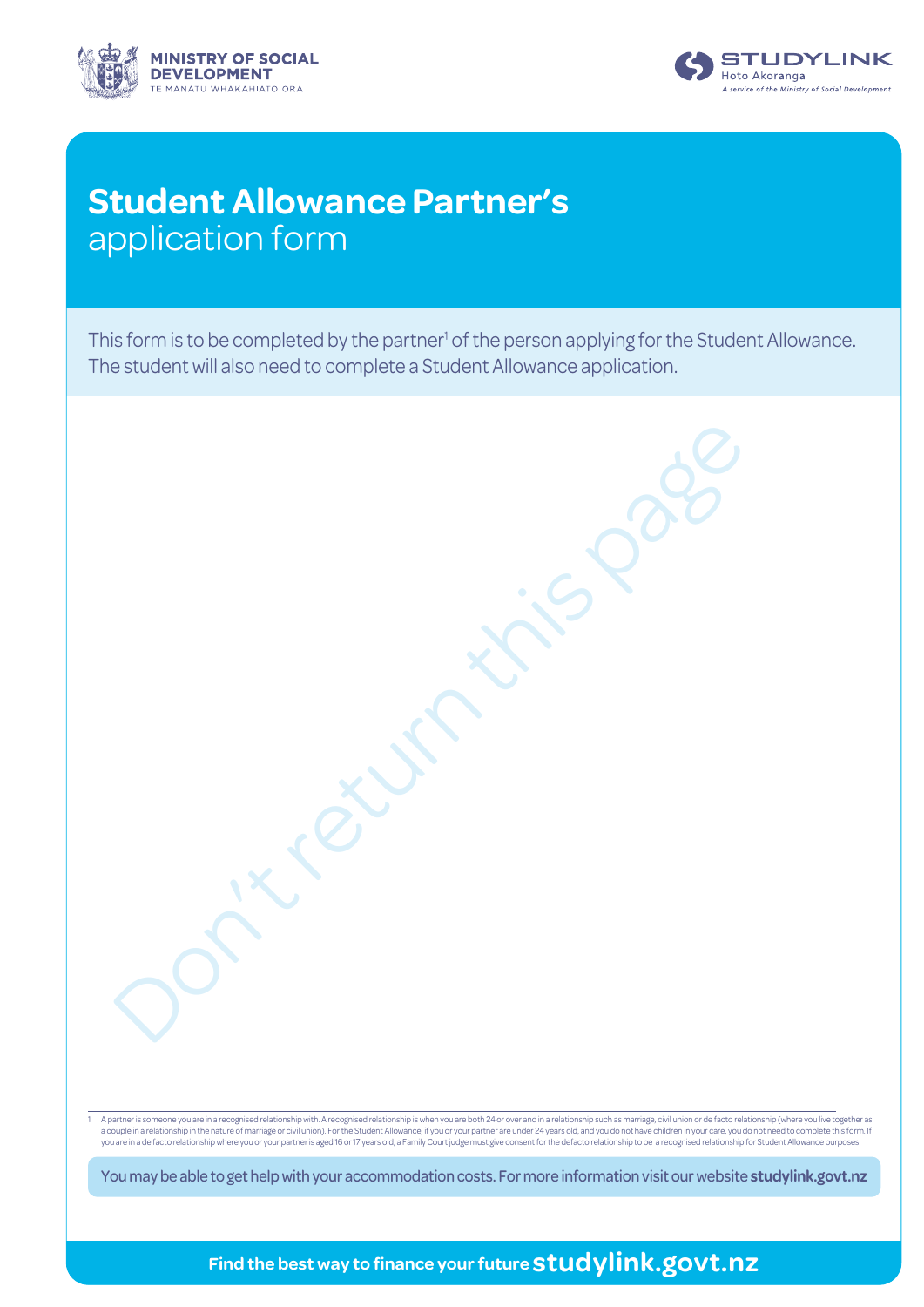# **Before you start – Read this page**

### Here are some important things you need to know before you complete your application.

#### **Use blue or black ink only**

When completing your application you must only use blue or black ink. If your application is completed in any other colour we might get you to complete another one.

#### **Answer all the questions**

It's important to answer every question in your application. If a question doesn't apply to you, use 'N/A' or 'nil'. Don't leave the space blank, unless indicated on the form, as this could delay the process and the student may not get paid on time.

#### **You may need to provide documents**

All documents sent to StudyLink must be a verified copy. A verified copy is a copy of the original document which has been signed and dated by someone like a Solicitor/Lawyer, Notary Public, Court Registrar, an approved person at an education provider, school principal, StudyLink or Work and Income staff member or Justice of the Peace (listed in the Yellow Pages) who can confirm that the copy is the same as the original. They must print their name and title on each page and write that it is a true copy and sign it.

In most cases you won't have to provide any document that StudyLink has already seen.

Remember to sign and date this application on page 7.

### **How to return this form**

must print their rame and title onesch page and wite that it is a true copy and sign it.<br>
St cases you won't have to provide any document that Study Link has already seen,<br> **emember to sign and date this application on pag** The easiest and fastest way to return your completed form to us is online using **connect.co.nz** Please remember to include the student's name and client number.

For more ways to contact us, visit our website **studylink.govt.nz**

We're happy to help you complete your application.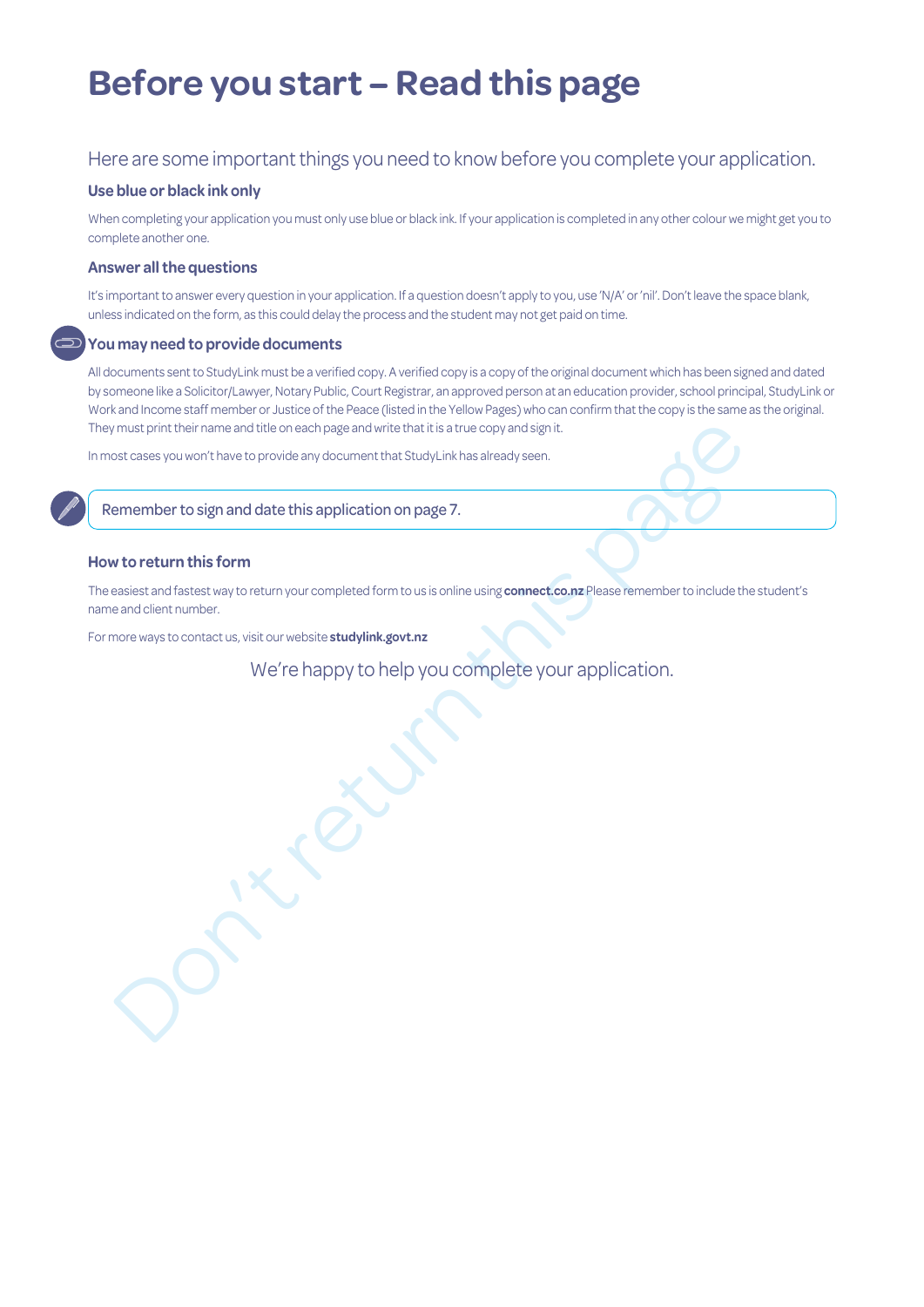# **Part 1: Personal details**

#### **1. What is the student's client number?**

If they have received assistance from StudyLink or Work and Income before, write their client number here if you know it. This number can be found on their Community Services Card if they have one.



#### **2. What is the student's legal name as it appears on their birth certificate?**

| <b>First name</b> | Middle name(s) | Surname or family name |
|-------------------|----------------|------------------------|
|                   |                |                        |

#### **3. What date was the student born?**

|--|--|--|--|--|--|

### **4. What is your client number?**

If you have received assistance from StudyLink or Work and Income before, write your client number here if you know it. This number can be found on your Community Services Card if you have one.

| $-12$<br>7number<br>$\blacksquare$ ulen $\blacksquare$ |  |
|--------------------------------------------------------|--|
|                                                        |  |

#### **5. What is your full name?**

| <b>First name</b> | Middle name(s) | Surname or family name |
|-------------------|----------------|------------------------|
|                   |                |                        |

#### **6. What is your legal name as it appears on your birth certificate? (If different from above)**

| <b>First name</b> | Middle name(s) | Surname or family name |
|-------------------|----------------|------------------------|
|                   |                |                        |

#### **7. Have you ever been known by any other name(s)?**

No.

| Yes |  |  |
|-----|--|--|
|     |  |  |

#### **If yes, please write them below:**

| <b>First name</b> | Middle name(s) | Surname or family name | <b>Maiden</b><br>name?<br>Yes/No |
|-------------------|----------------|------------------------|----------------------------------|
|                   |                |                        |                                  |
|                   |                |                        |                                  |

#### **8. What date were you born?**

|  | Day |  | Month |  |  | Year |
|--|-----|--|-------|--|--|------|
|  |     |  |       |  |  |      |

**We need to see a verified copy of your birth certificate or passport (unless StudyLink has already seen it).**

| 9. | Are you: |  |        |  |                |  |  |  |
|----|----------|--|--------|--|----------------|--|--|--|
|    | Male     |  | Female |  | Gender diverse |  |  |  |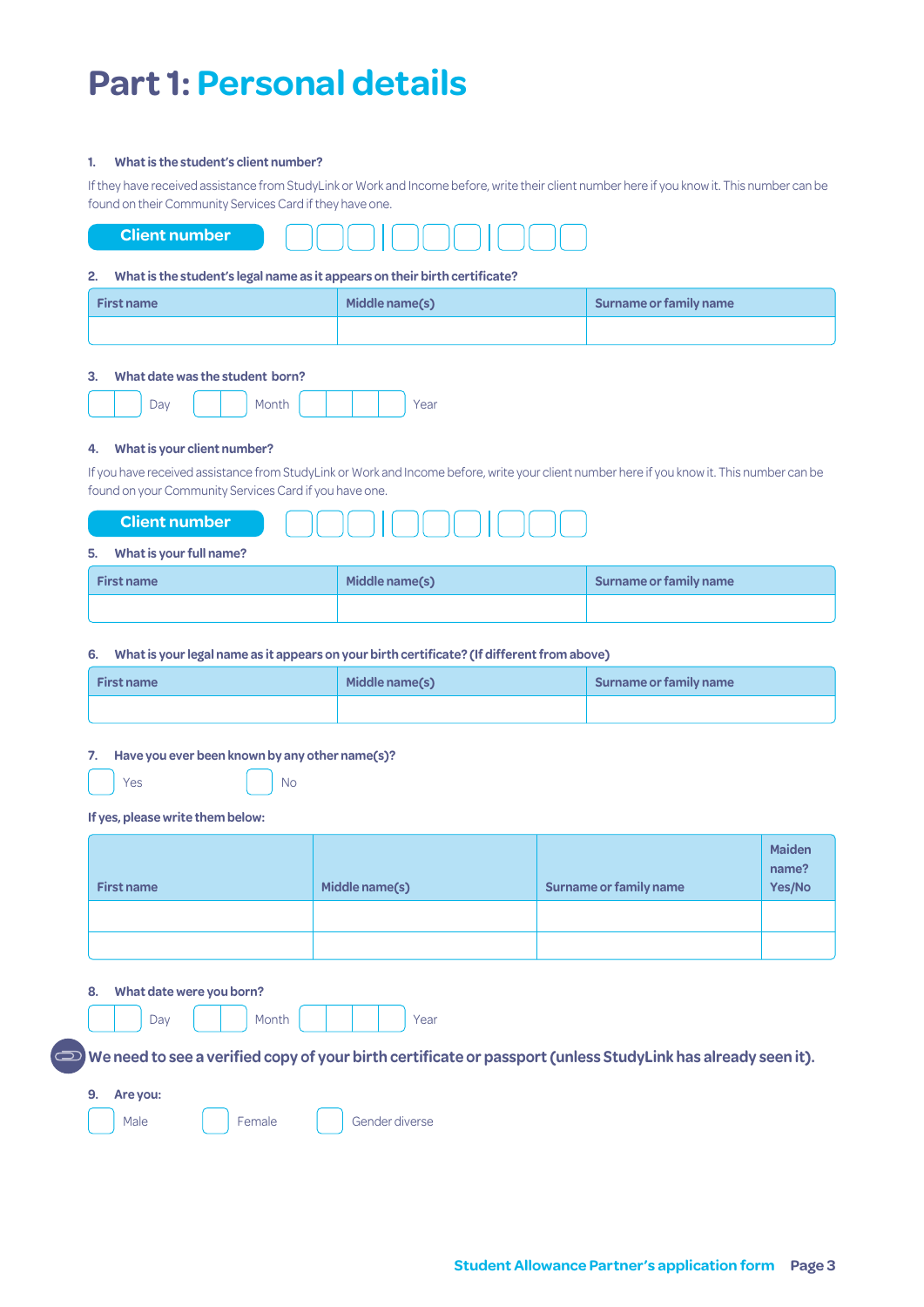#### **10. What is your Inland Revenue (IRD) tax number?**

If you have an IRD number with less than nine digits, please insert zero(s) in front of your IRD number. If you don't have one, you need to get one from Inland Revenue by calling **0800 22 77 74**, or you can download a form at**[ird.govt.nz](http://www.ird.govt.nz)**.

| Will you be living with the student when they start studying?<br>11.                                          |                     |                               |     |           |                     |
|---------------------------------------------------------------------------------------------------------------|---------------------|-------------------------------|-----|-----------|---------------------|
| Yes                                                                                                           | <b>No</b>           |                               |     |           |                     |
| If no, where do you live?                                                                                     |                     |                               |     |           |                     |
| <b>Postal address</b>                                                                                         |                     |                               |     |           |                     |
|                                                                                                               |                     |                               |     |           |                     |
| <b>Suburb</b>                                                                                                 |                     | <b>City</b>                   |     | Post code | <b>Country</b>      |
|                                                                                                               |                     |                               |     |           | <b>NEW ZEALAND</b>  |
| 12. Are you (or will you be) living in a public housing property <sup>1</sup> ?                               |                     |                               |     |           |                     |
| Yes                                                                                                           | No (Go to Q13)      |                               |     |           |                     |
| If yes, will your name be on the tenancy agreement?                                                           |                     |                               |     |           |                     |
| Yes                                                                                                           | <b>No</b>           |                               |     |           |                     |
| If yes, you may not be able to get an Accommodation Benefit.                                                  |                     |                               |     |           |                     |
| 13. How can we contact you?                                                                                   |                     |                               |     |           |                     |
| Phone                                                                                                         | Mobile <sup>2</sup> |                               | Fax |           | Email <sup>2</sup>  |
|                                                                                                               |                     |                               |     |           |                     |
| 14. Were you born in New Zealand?                                                                             |                     |                               |     |           |                     |
| Yes (Go to Q15)                                                                                               | <b>No</b>           |                               |     |           |                     |
| 14a. What country were you born in?                                                                           |                     |                               |     |           |                     |
|                                                                                                               |                     |                               |     |           |                     |
|                                                                                                               |                     |                               |     |           |                     |
|                                                                                                               |                     |                               |     |           |                     |
|                                                                                                               |                     | Protected person <sup>4</sup> |     |           | New Zealand citizen |
| 14b. Are you a:<br>Residence class visa holder <sup>3</sup>                                                   |                     |                               |     |           |                     |
| Other (Provide details eg. Refugee)                                                                           |                     |                               |     |           |                     |
| If you are a residence class visa holder or New Zealand citizen, when were you granted residency/citizenship? |                     |                               |     |           |                     |

2 If you give us your mobile number or email address we may use these to send you text messages or emails to let you know about important changes, appointment reminders or that it's time to reapply if you're continuing with your studies. This must be your own mobile number or email address. Do not give the contact details of your education provider.

3 A residence class visa holder is someone who is entitled to reside in New Zealand indefinitely and holds a residence class visa under the Immigration Act 2009 (holders of resident permits and returning<br>resident's visas ( please choose 'residence class visa holder'.

4 As defined under sections 130 and 131 of the Immigration Act 2009.

<sup>1</sup> Public housing properties are provided by Kāinga Ora and approved community housing providers.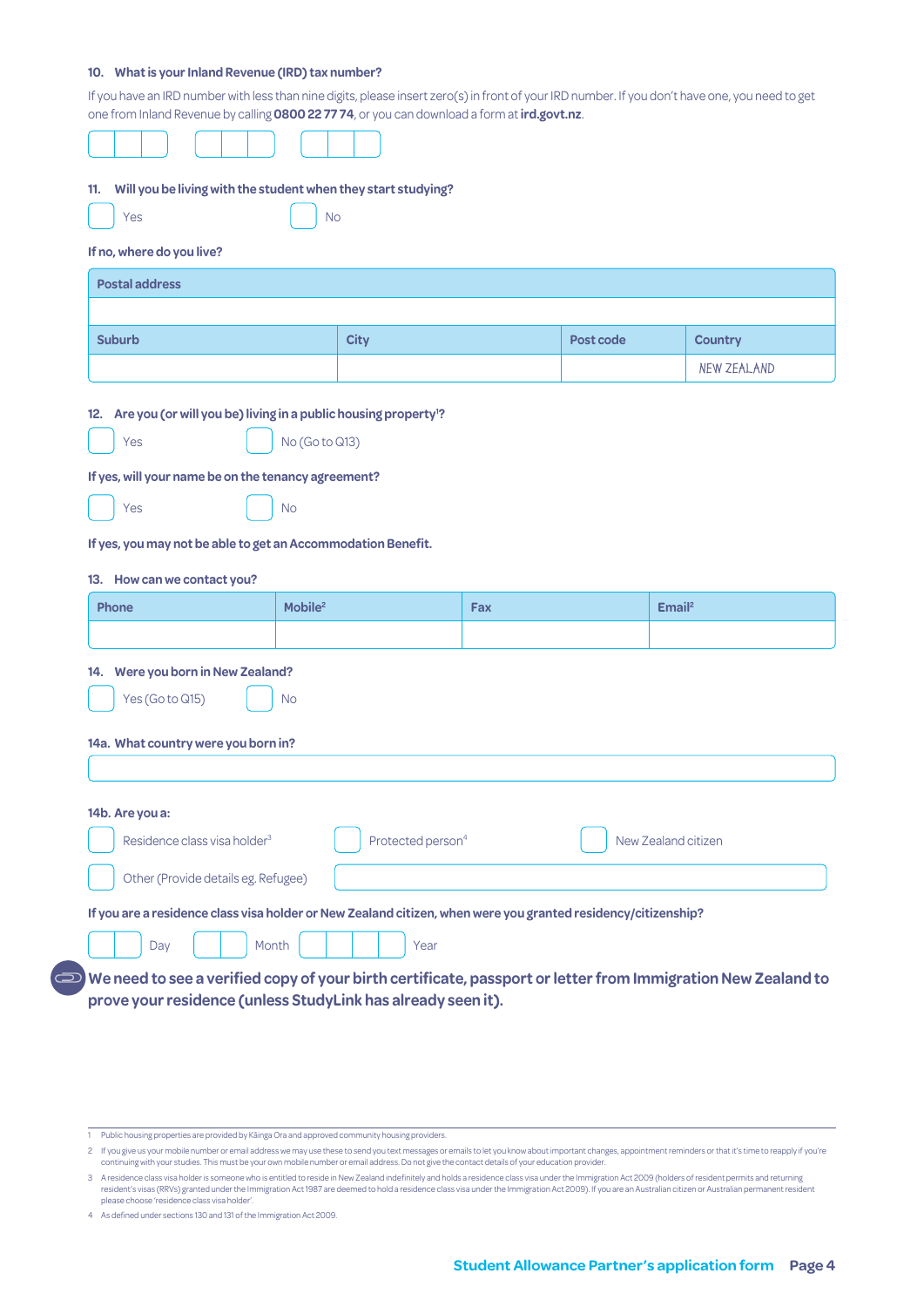|                                                                                                                            | 14c. If you are a residence class visa holder, were you granted residency under sponsorship?                                                                                                                                   |                                                                   |                |                                                                                                                                                                                                                                                                                                                                                                                                                                                                                                                                                                                        |
|----------------------------------------------------------------------------------------------------------------------------|--------------------------------------------------------------------------------------------------------------------------------------------------------------------------------------------------------------------------------|-------------------------------------------------------------------|----------------|----------------------------------------------------------------------------------------------------------------------------------------------------------------------------------------------------------------------------------------------------------------------------------------------------------------------------------------------------------------------------------------------------------------------------------------------------------------------------------------------------------------------------------------------------------------------------------------|
| Yes                                                                                                                        | No                                                                                                                                                                                                                             |                                                                   |                |                                                                                                                                                                                                                                                                                                                                                                                                                                                                                                                                                                                        |
| 14d. When did you come to New Zealand to live?                                                                             |                                                                                                                                                                                                                                |                                                                   |                |                                                                                                                                                                                                                                                                                                                                                                                                                                                                                                                                                                                        |
| Day                                                                                                                        | Month                                                                                                                                                                                                                          | Year                                                              |                |                                                                                                                                                                                                                                                                                                                                                                                                                                                                                                                                                                                        |
| Do you usually live in New Zealand?<br>15.                                                                                 | This means you consider New Zealand your home, you are a legal resident, normally live here and intend to stay permanently.                                                                                                    |                                                                   |                |                                                                                                                                                                                                                                                                                                                                                                                                                                                                                                                                                                                        |
|                                                                                                                            |                                                                                                                                                                                                                                |                                                                   |                |                                                                                                                                                                                                                                                                                                                                                                                                                                                                                                                                                                                        |
| Yes                                                                                                                        | <b>No</b><br>16. The following information is only needed for statistical purposes. It's up to you whether you answer this question. We'd                                                                                      |                                                                   |                |                                                                                                                                                                                                                                                                                                                                                                                                                                                                                                                                                                                        |
|                                                                                                                            | appreciate it if you would tick the ethnic group(s) you most identify with.                                                                                                                                                    |                                                                   |                |                                                                                                                                                                                                                                                                                                                                                                                                                                                                                                                                                                                        |
| NZ European                                                                                                                | Other European                                                                                                                                                                                                                 | NZ Māori                                                          | Samoan         | Cook Island Māori                                                                                                                                                                                                                                                                                                                                                                                                                                                                                                                                                                      |
| Tongan                                                                                                                     | Niuean                                                                                                                                                                                                                         | Tokelauan                                                         | Fijian         | Pacific Island - Other                                                                                                                                                                                                                                                                                                                                                                                                                                                                                                                                                                 |
| Southeast Asian                                                                                                            | Chinese                                                                                                                                                                                                                        | Indian                                                            | Asian - other  | Middle Eastern                                                                                                                                                                                                                                                                                                                                                                                                                                                                                                                                                                         |
| Latin American                                                                                                             | African                                                                                                                                                                                                                        | Other (please provide details)                                    |                |                                                                                                                                                                                                                                                                                                                                                                                                                                                                                                                                                                                        |
| If you are NZ Māori, which iwi do you belong to?                                                                           |                                                                                                                                                                                                                                |                                                                   |                |                                                                                                                                                                                                                                                                                                                                                                                                                                                                                                                                                                                        |
|                                                                                                                            |                                                                                                                                                                                                                                |                                                                   |                |                                                                                                                                                                                                                                                                                                                                                                                                                                                                                                                                                                                        |
| Yes<br>17b. When does your course start and finish?<br><b>Start</b>                                                        | No (Go to Q18)<br>17a. Will you be studying more than half the work of a full-time course?<br>If you're unsure what that means, contact your education provider.<br>Yes (You need to apply for your own Student Allowance)     | <b>Finish</b>                                                     | No (Go to Q18) |                                                                                                                                                                                                                                                                                                                                                                                                                                                                                                                                                                                        |
| Day                                                                                                                        | Month                                                                                                                                                                                                                          | Year                                                              | Day            | Month<br>Year                                                                                                                                                                                                                                                                                                                                                                                                                                                                                                                                                                          |
| Family Tax Credit as income.<br>Yes<br>18a. What type of work do you do?<br>Full-time<br>18b. When did you start this job? | 18. At the time the student starts studying, will you be getting any income?<br>payment, bonus pay, holiday pay, child support, maintenance payments, paid parental leave, interest from savings and investments,<br>Part-time | No (Go to the obligations and declaration on page 7)<br>Voluntary | Self-employed  | Income is any money you get from any source, taxable or non-taxable. This could include, but is not limited to, wages, salary, termination<br>dividends from shares, income from a family trust, farm or business, income from boarders or rent, superannuation, overseas benefits and<br>pensions, weekly accident insurance payments, some scholarships, any indirect monetary benefits you get such as free board or shares in<br>a business, and any other income that you have or may deprive yourself of. Please don't include your Student Allowance, Student Loan or<br>Casual |
| Day                                                                                                                        | Month                                                                                                                                                                                                                          | Year                                                              |                |                                                                                                                                                                                                                                                                                                                                                                                                                                                                                                                                                                                        |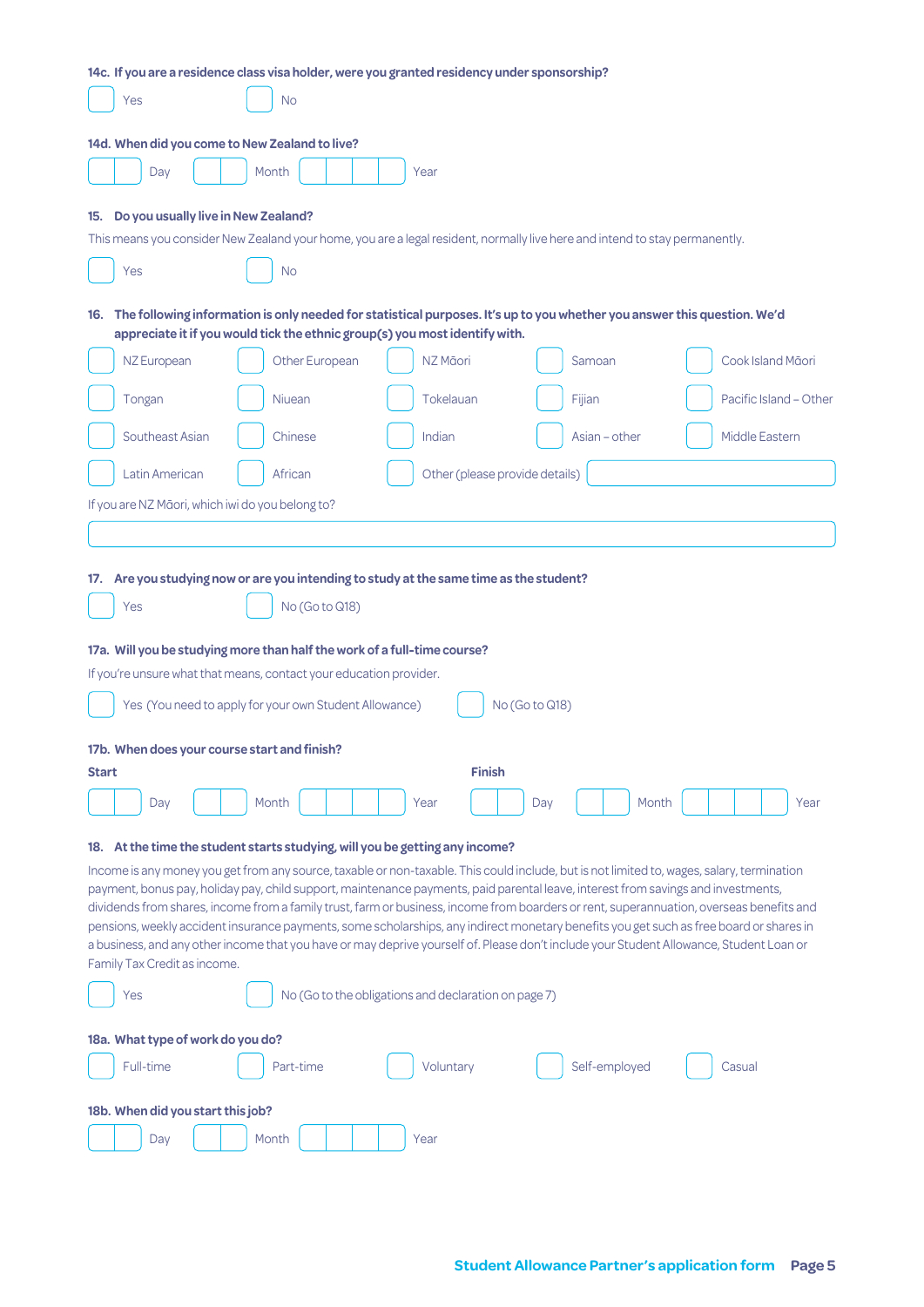#### **18c. Please give us details of your income per week before tax:**

By 'per week' we mean from each Monday to Sunday.

| <b>Type of income</b> | <b>Weekly income</b><br>before tax | <b>Hours</b><br>worked<br>each<br>week | <b>Start date</b> | <b>End date</b> | <b>Employer's name or income source</b> |
|-----------------------|------------------------------------|----------------------------------------|-------------------|-----------------|-----------------------------------------|
|                       | \$                                 |                                        |                   |                 |                                         |
|                       | ⊅                                  |                                        |                   |                 |                                         |

| <b>Employer's trading name (if different)</b> | <b>Business address</b> | <b>Suburb/City/Town</b> |  |  |  |
|-----------------------------------------------|-------------------------|-------------------------|--|--|--|
|                                               |                         |                         |  |  |  |
| <u>.</u>                                      |                         |                         |  |  |  |

**We may ask for evidence of your income.** 

Remember to let us know every time your income changes.

**Student Allowance is assessed based on the income you and the student declared at the time of application. If your income changes at any time, you must let us know straight away as it could affect your and your partner's payments. Student Allowance payments for any week are affected by the income you earn in that week. We may ask for evidence of your income at any time in the future. We may also check your income with Inland Revenue.**

Remember to read your obligations (including the privacy statement on page 8), then sign and date your declaration on page 7.

All documents sent to StudyLink must be a verified copy. A verified copy is a copy of the original document which has been signed and dated by someone like a Solicitor/Lawyer, Notary Public, Court Registrar, an approved person at an education provider, school principal, StudyLink or Work and Income staff member or Justice of the Peace (listed in the Yellow Pages) who can confirm that the copy is the same as the original. They must print their name and title on each page and write that it is a true copy and sign it.

The best way to send your documents to us is online using **connect.co.nz** Please remember to include the student's name and client number with any documents that you send to us. For more information visit **connect.co.nz**

**Documents you need to provide if the student is applying for the first time and StudyLink hasn't seen them before:**

Your birth certificate or passport.

Evidence of your immigration status – if not born here. For example, your passport, residency documents, certificate of citizenship or letter from Immigration New Zealand.

Evidence of any name change you've had. For example, marriage certificate or deed poll papers.

Evidence of any income you have. For example, a payslip or letter from your employer.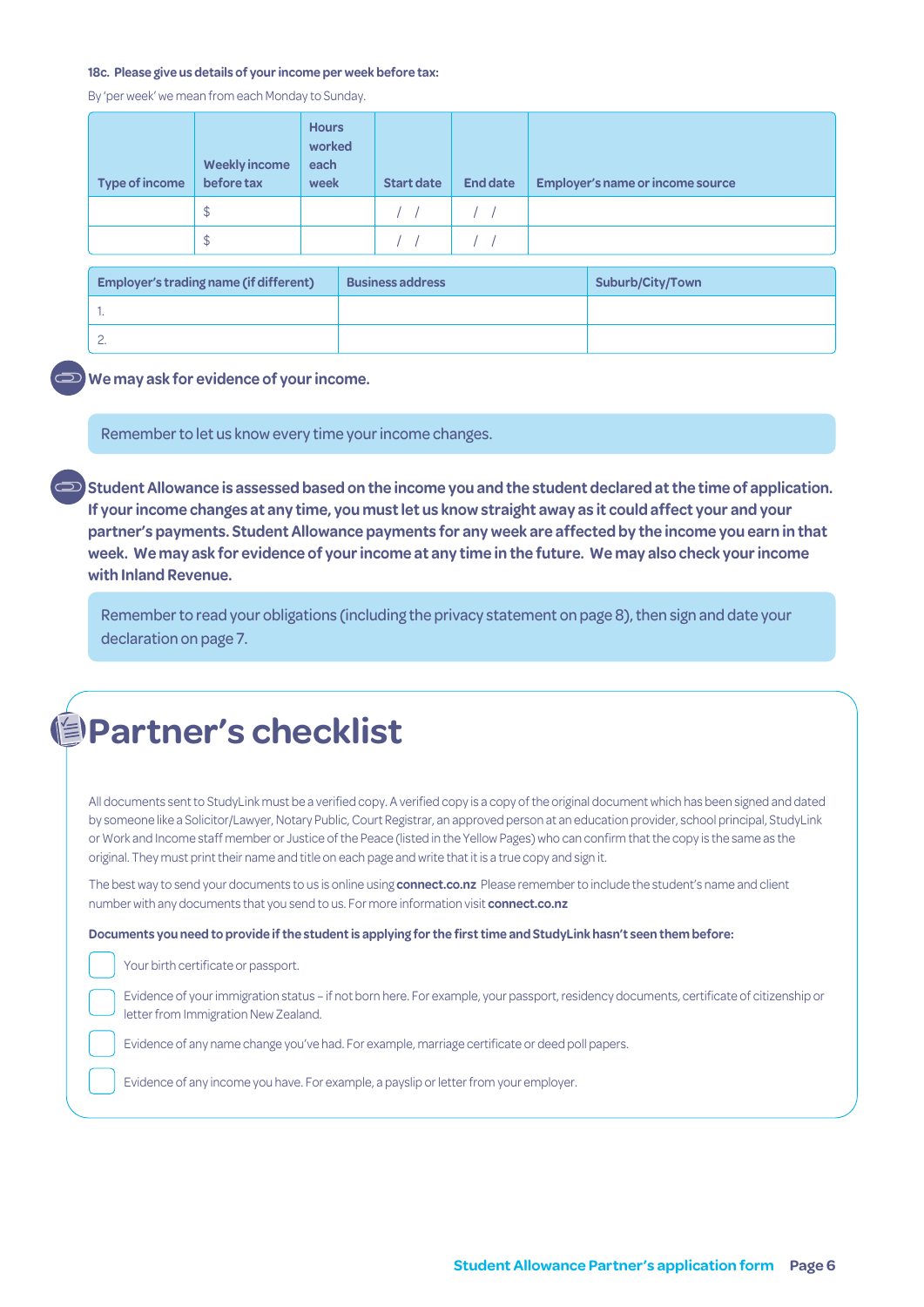# **Partner's obligations**

When the student gets financial help from us you also have obligations to meet. If you don't meet them, your and/or the student's payments could stop – and in some cases you and/or the student could be prosecuted.

Here are your obligations.

#### **If things change**

You must tell us straight away if you:

- have a change in your work situation (such as starting part-time, casual or full-time work)
- intend to travel overseas
- have changes to your living situation, including:
	- starting or ending a marriage, a civil union or a de facto relationship with someone or
	- separation or
	- a change in the number of children you support
- have changes to your income in any week or changes to your financial circumstances
- have changes to your personal details (such as name, address or bank account number)
- become self employed or start to run a business
- are imprisoned or held in custody on remand
- are admitted to or discharged from hospital
- have any other changes that may affect whether your partner can get a Student Allowance.

#### **Be honest with us**

When you sign this form you are acknowledging that the information you give us is true and you have not left anything out. You understand that your and/or the student's payments may be reviewed and cancelled if you:

- make a false statement or
- don't answer all the questions fully or
- don't tell us about changes in your circumstances that could affect your (and the student's) eligibility and/or entitlement.

If this happens, you understand that you and/or the student will have to pay back the total amount of any overpayment plus collection costs, and you and/or the student may be prosecuted.

| The information I have provided is true and I have not left anything out. I have read and understood my obligations as set out above. |  |     |       |      |
|---------------------------------------------------------------------------------------------------------------------------------------|--|-----|-------|------|
| I understand that I could be prosecuted if I make a false statement.                                                                  |  |     |       |      |
| <b>Partner's signature</b>                                                                                                            |  |     |       |      |
|                                                                                                                                       |  | Day | Month | Year |
|                                                                                                                                       |  |     |       |      |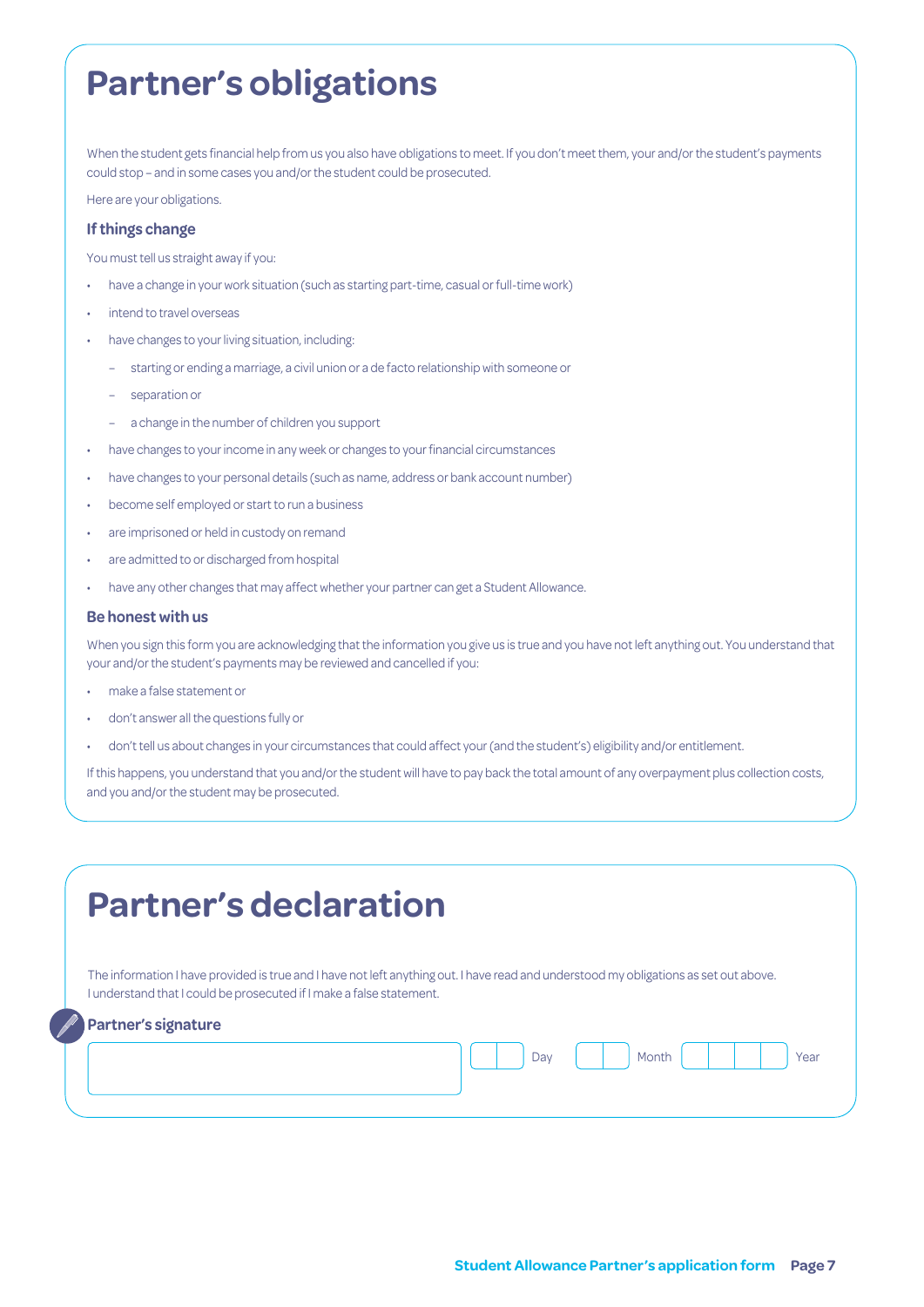# **How we protect your privacy**

### **Collecting your information**

**We collect your personal information, so we can provide income support, NZ Super or Veteran's Pension, Student Allowance, or Loans and connect you with employment, education and housing services. We do this under various Acts, which are all listed on our website at [workandincome.govt.nz/p](http://www.workandincome.govt.nz/about-work-and-income/privacy-notice/index.html)rivacy**

- To help us do this, we collect information about your identity, your relevant history, and your eligibility for our services.
- We get this information directly from you, and we sometimes collect information about you from others, including other government agencies.
- You can choose not to give us your personal information, but we might not be able to help you if you don't.

### **Using your information**

#### **We use the information you give us to make decisions about the best way to help you.**

- These decisions may be about:
	- whether you're eligible for our services
	- running our operations and ensuring our services are effective
	- the services we'll provide in the future.

### **Sharing your information**

**Sometimes, we need to share your information outside our Ministry to reach our goal of helping New Zealanders to be safe, strong, and independent.**

- To do this, we may share your information with:
	- prospective employers to help you find work
	- contracted service providers that help us to help you
	- health providers if we need your medical information to assess your eligibility
	- other government agencies when we have an agreement with them
	- some other governments if you may be eligible to get or are getting an overseas pension.
- We also share personal information when the law says we have to.

### **Respecting you and your information**

**We make sure we follow the Privacy Act to do what's right when we use your information.**

- We treat you and your information with respect, by acting responsibly and being ethical.
- We make sure any technology we use meets strict security standards so it keeps your information safe.

### **Get in touch if you have a question**

### **You have a right to ask to see your personal information, and to ask for it to be corrected if it's wrong.**

- If you have a question or a complaint, please get in touch.
- You can find full details about what we do with personal information in our privacy notice at: **[workandincome.govt.nz/p](http://www.workandincome.govt.nz/about-work-and-income/privacy-notice/index.html)rivacy**